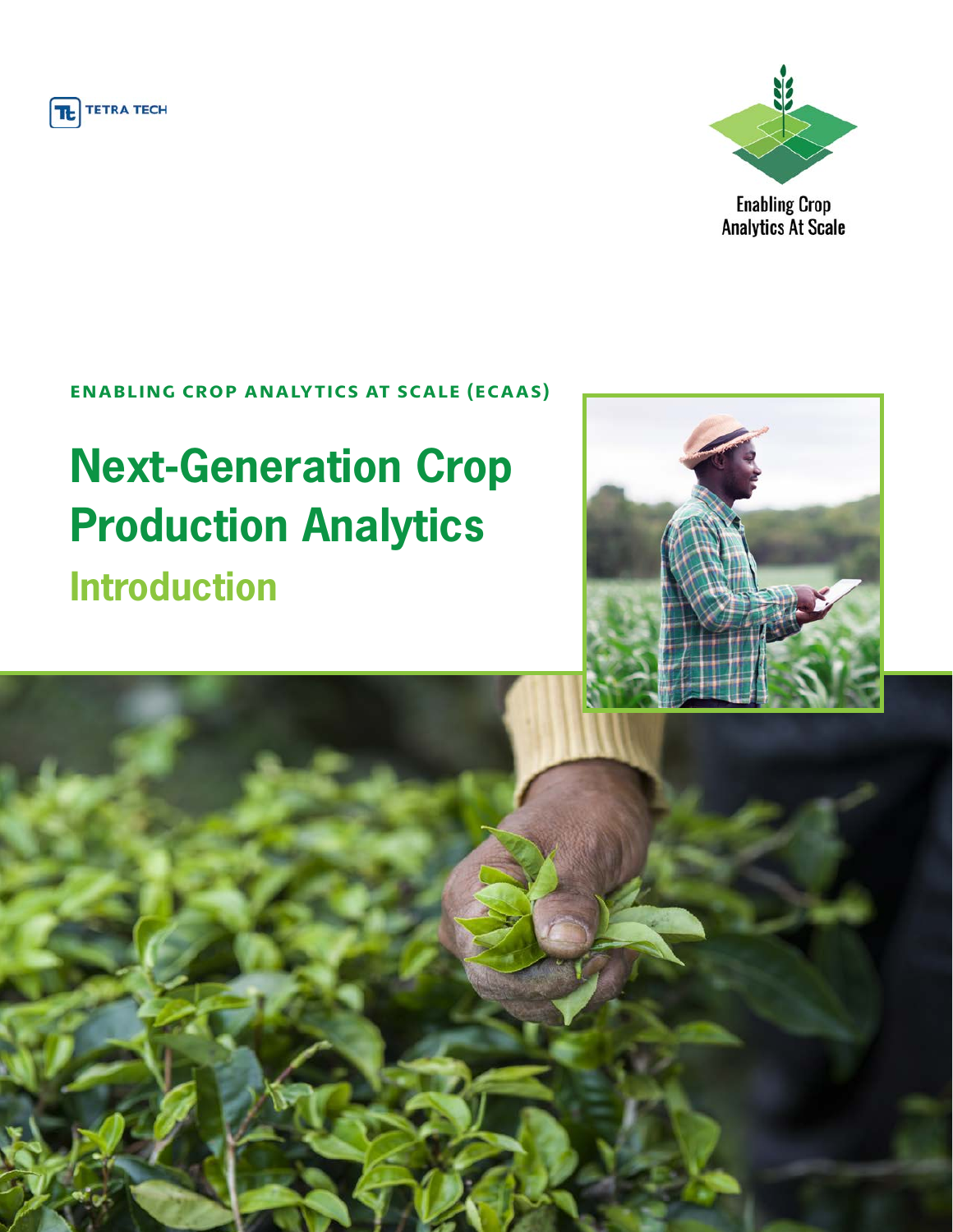### **Introduction**

Timely information on crop type, growth, and productivity – collectively called crop analytics – can provide critical insights for food security decision-makers. At the institutional level, potential applications of crop analytics include tracking food production, detecting any potential issues early, and intervening to avert or minimize supply disruptions. At the field scale, producers, including smallholder farmers, use the information to monitor crop productivity, manage potential agricultural risks, and help inform farming decisions. Indirectly, farmers can benefit from digital agriculture service providers (e.g., private agri-tech companies) that use crop analytics to tailor their services and generate actionable insights at highly granular scales. There is increasing evidence that demonstrates the broad potential benefits of timely and reliable crop analytics for smallholder farmers, ranging from farm management decision supporting services (e.g., provision of agro-climatic, market trend and prices, and management advisory information) to digital finance and risk management services (e.g., crop insurance and alternative credit ratings).

However, crop analytics is also highly challenging to generate at scale. Here we have identified two key bottlenecks. (1) Although satellite remote sensing-based geospatial analytics have shown the potential to predict crop production over a large area, their practicality and accuracy are largely constrained by the availability of quality, representative ground-truthing data for model calibration and validation of estimates. (2) Second, the lack of sufficient ground-truthing data impedes the use of remote sensing datasets, especially in the context of smallholder farming, where fine spatial resolutions are required. Even when ground-truthing data are available, their measurement accuracy is not always reliable. Available data from a survey or crop cuts are often considered biased and insufficient to account for the highly heterogeneous crop production in smallholders' farming. To address these two interlinked challenges, this project piloted a two-stage approach designed to expedite crop analytics development in Odisha, India.

- ΰ Work Stream 1 piloted a new approach to improve sampling frames using high spatio-temporal resolution satellite remote sensing data combined with seasonal weather patterns dynamically. This new approach, the Dynamic Area Sampling Frames, **improves the representativeness of field data over space and time** and increases data utility given limited resources for field operation. Together with enhanced ground-truth data methods (see Work Stream 2), Dynamic Area Sampling Frames can result in a game-changing approach to obtain information about field-level crop statistics.
- ΰ Work Stream 2 developed a new, **non-destructive yield estimation method to rapidly collect ground-truth data** using 3D modeling of sorghum panicles based on smartphone-captured video streams. In addition, new open-source software and the yield estimation workflow have been developed to demonstrate the application. Such enhanced ground-truthing approaches can provide critical inputs to further improve the reliability of sampling frames (see Work Stream 1).

We anticipate that these two complementary approaches can be synergistically applied in new areas and contribute to the scaling of crop analytics. For example, when crop production statistics need to be developed rapidly with limited resources available for data collection, an expedited crop yield measurement method can be incorporated in crowdsourcing campaigns with citizen scientists and rapidly scale the ground-truth data collection effort deployed throughout the region. Dynamic Area Sampling Frames can guide the most cost-effective way to target such data collection efforts based on the seasonal weather patterns and crop growth conditions. In addition, more ground-truth data made available can help refine the sampling frames and improve the performance of crop analytics for the following seasons, potentially spurring more innovations in the synergistic workflow of planning ground-truth data collection campaigns and their rapid implementations on the ground iteratively.